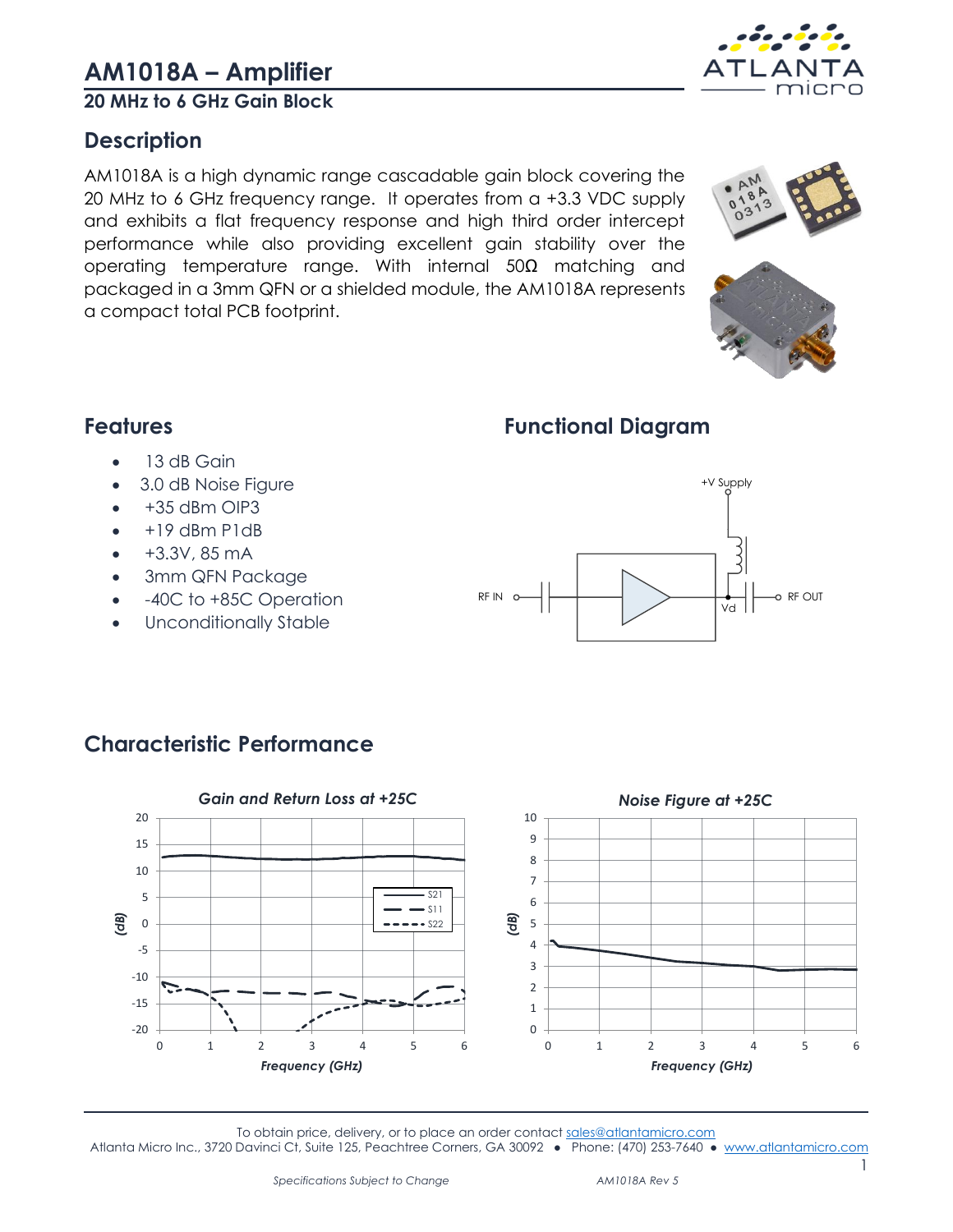# **20 MHz to 6 GHz Gain Block**



# **Table of Contents**

| Characteristic Performance 1      |  |
|-----------------------------------|--|
|                                   |  |
| Pin Layout and Definitions3       |  |
|                                   |  |
| Absolute Maximum Ratings4         |  |
|                                   |  |
| Recommended Operating Conditions4 |  |
|                                   |  |

| DC Electrical Characteristics 5            |  |
|--------------------------------------------|--|
|                                            |  |
|                                            |  |
|                                            |  |
|                                            |  |
|                                            |  |
|                                            |  |
| <b>Component Compliance Information 10</b> |  |
|                                            |  |

# <span id="page-1-0"></span>**Revision History**

| <b>Date</b>       | <b>Revision Number</b> | <b>Notes</b>                                                                                                        |
|-------------------|------------------------|---------------------------------------------------------------------------------------------------------------------|
| April 14, 2017    | Α                      | <b>Initial Release</b>                                                                                              |
| May 15, 2017      | A <sub>1</sub>         | Pinout Updated. Various Notes Added.                                                                                |
| June 8, 2017      | A <sub>2</sub>         | Specifications Updated.                                                                                             |
| December 12, 2018 | A <sub>3</sub>         | Input Power Spec Updated.                                                                                           |
| August 2, 2019    | $\overline{4}$         | Updated to Latest Datasheet Format.<br>Min/Typ/Max Current Values Changed.<br>RF-Shielded Module Information Added. |
| November 26, 2019 | 4A                     | Updated Description to include shielded<br>module packaging                                                         |
| May 15, 2020      | 5                      | Package and module information moved to<br>main product page                                                        |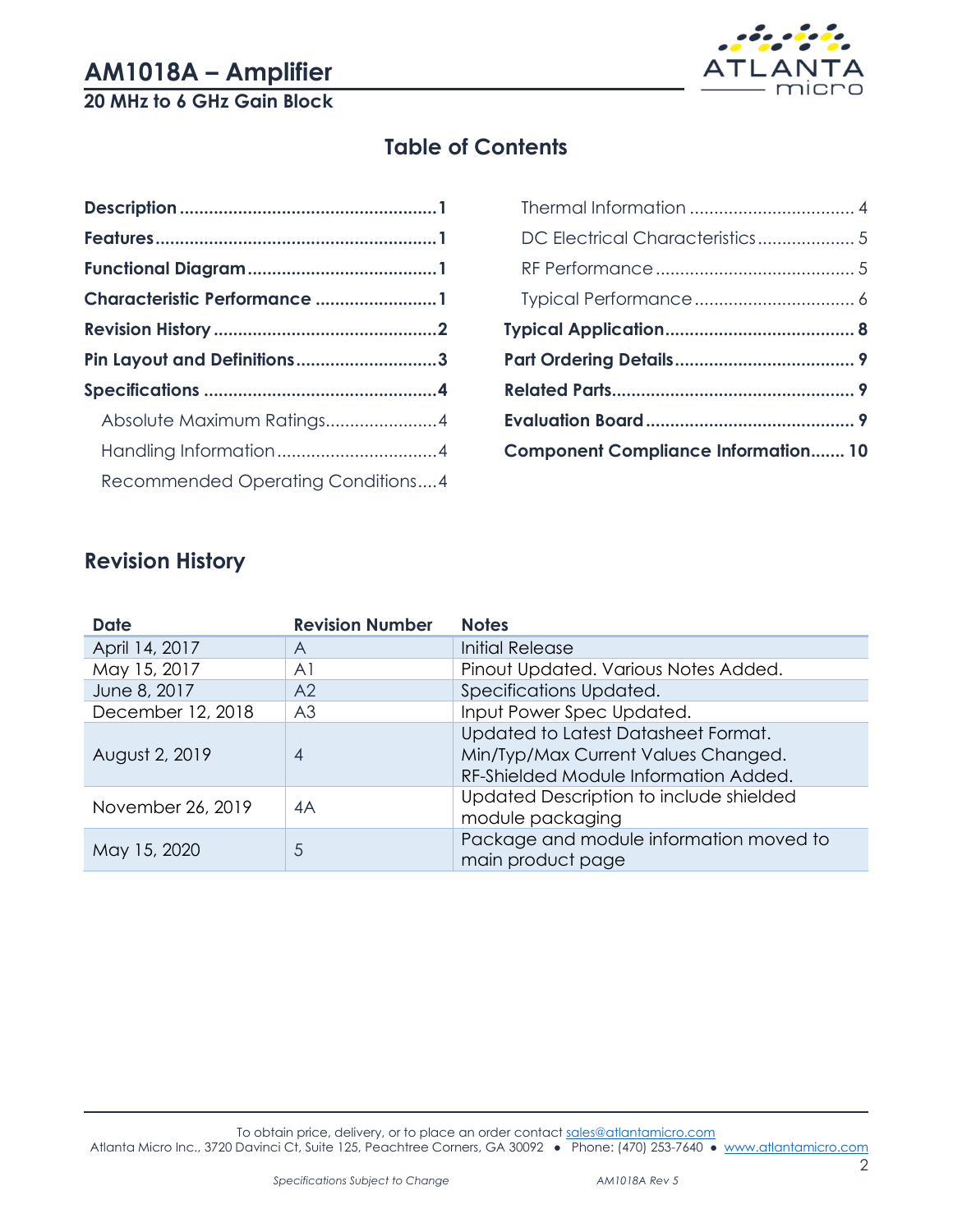

# <span id="page-2-0"></span>**Pin Layout and Definitions**



| <b>Pin Number</b> | <b>Pin Name</b> | <b>Pin Function</b>                                                                       |
|-------------------|-----------------|-------------------------------------------------------------------------------------------|
|                   | N <sub>C</sub>  | Not Connected*                                                                            |
|                   | <b>GND</b>      | Ground - Common                                                                           |
| 3                 | <b>RFIN</b>     | RF Input - 50 ohms - DC Coupled, External DC Block Required                               |
| 4                 | <b>GND</b>      | Ground - Common                                                                           |
| $5 - 8$           | NC              | Not Connected*                                                                            |
| 9                 | <b>GND</b>      | Ground - Common                                                                           |
| 10                | RF OUT / Vd     | RF Output and DC Power Input - 50 ohms - DC Coupled,<br><b>External DC Block Required</b> |
|                   | <b>GND</b>      | Ground - Common                                                                           |
| $12 - 16$         | NC              | Not Connected*                                                                            |
| <b>Bottom Pad</b> | <b>GND</b>      | Ground - Common                                                                           |

**\*Note:** NC pins may be grounded or left open.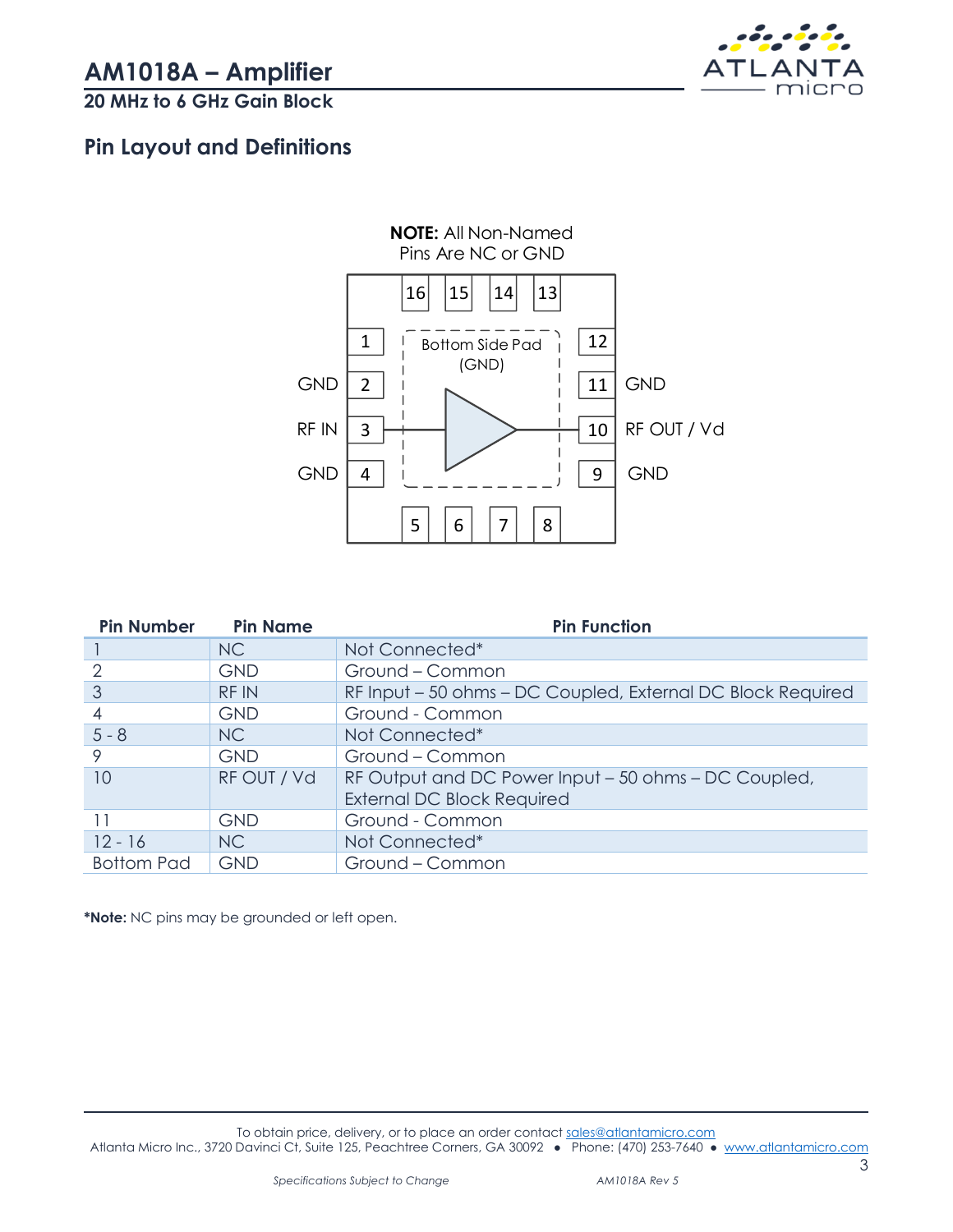

# <span id="page-3-0"></span>**Specifications**

#### <span id="page-3-1"></span>**Absolute Maximum Ratings**

|                                | <b>Minimum</b>  | <b>Maximum</b> |
|--------------------------------|-----------------|----------------|
| Device Voltage, Vd             | 0.0V            | $+4.0V$        |
| <b>RF Input Power</b>          |                 | $+20$ dBm      |
| Operating Junction Temperature | $-40C$          | $+150C$        |
| Storage Temperature Range      | $-50 \text{ C}$ | $+150C$        |

**Note:** *Any device operation beyond the* Absolute Maximum Ratings *may result in permanent damage to the device. The values listed in this table are*  extremes and do not imply functional operation of the device at these or any other conditions beyond what is listed under Recommended Operating Conditions*. Any part subjected to conditions outside of what is recommended for an extended amount of time may suffer from reliability concerns.*

#### <span id="page-3-2"></span>**Handling Information**

|                                         | Minimum          | <b>Maximum</b> |
|-----------------------------------------|------------------|----------------|
| Storage Temperature Range (Recommended) | -50 C            | $+125C$        |
| Moisture Sensitivity Level              | MSL <sub>3</sub> |                |



Atlanta Micro products are electrostatic sensitive.

Follow safe handling practices to avoid damage

#### <span id="page-3-3"></span>**Recommended Operating Conditions**

|                                   | <b>Minimum</b> | <b>Typical</b>   | <b>Maximum</b> |
|-----------------------------------|----------------|------------------|----------------|
| Supply Voltage, Vsupply           | $+3.0 V$       | $+3.3 \text{ V}$ | $+3.8V$        |
| Device Voltage, Vd                | $+2.7V$        | $+3.0 V$         | $+3.5$ V       |
| <b>Operating Case Temperature</b> | -40 C          | +25 C            | +85 C          |
| Operating Junction Temperature    | -40 C          |                  | $+125$ C       |

#### <span id="page-3-4"></span>**Thermal Information**

|                                                            | Thermal Resistance ( $\degree$ C / W) |
|------------------------------------------------------------|---------------------------------------|
| Junction to Case Thermal Resistance $(\theta_{\text{JC}})$ | 76.33                                 |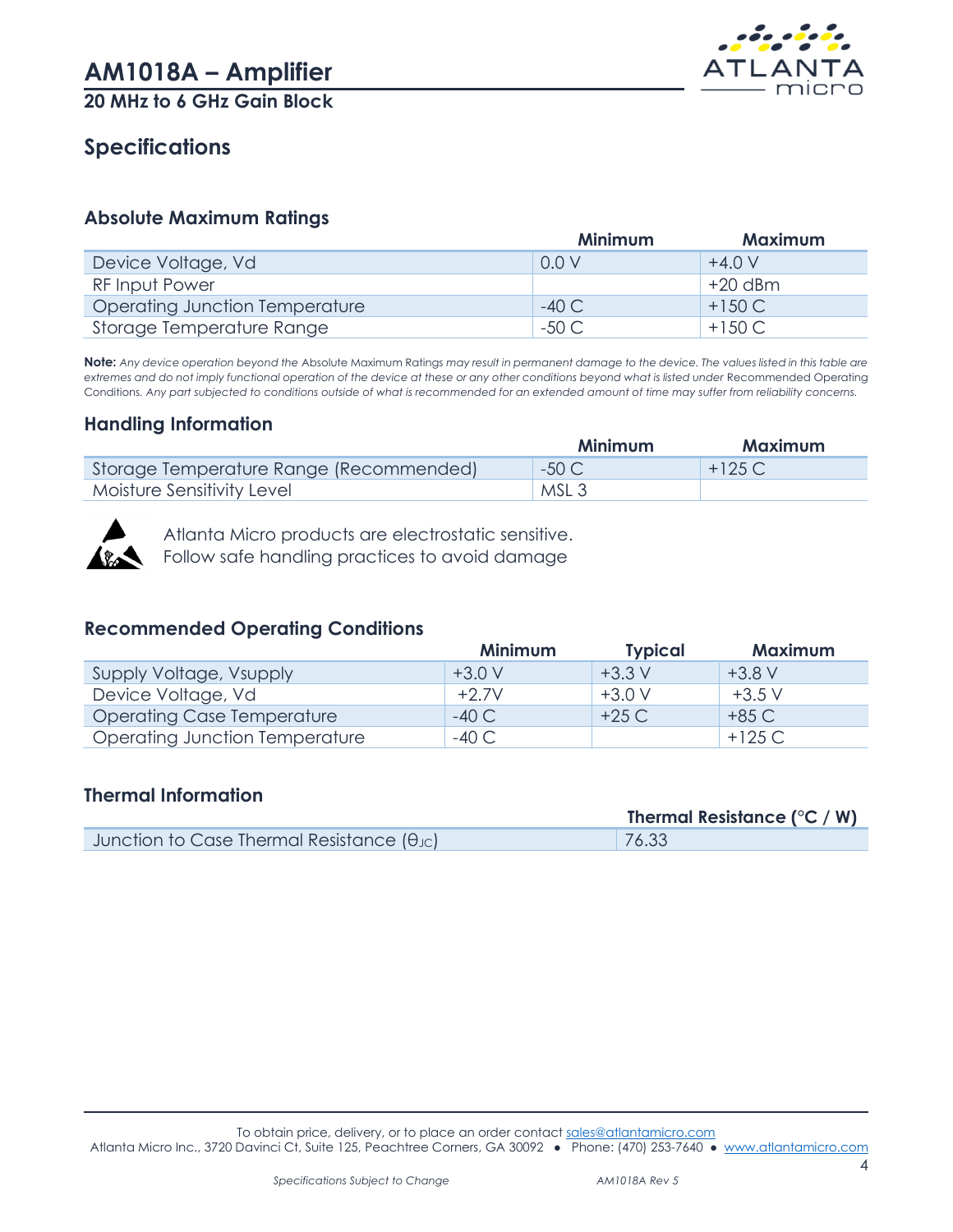

#### <span id="page-4-0"></span>**DC Electrical Characteristics**

(T = 25 °C unless otherwise specified)

| <b>Parameter</b>   | <b>Testing Conditions</b> | <b>Minimum</b> | <b>Typical</b> | <b>Maximum</b> |
|--------------------|---------------------------|----------------|----------------|----------------|
| Device Voltage, Vd | Vsupply = $+3.3$ V        | $+2.7 V$       | $+3.0V$        | $+3.5$ V       |
| DC Supply Current  | Vsupply = $+3.3$ V        | 77 mA          | 85 mA          | 100 mA         |
| Power Dissipated   | Vsupply = $+3.3$ V        | 0.25 W         | 0.28 W         | 0.33 W         |

#### <span id="page-4-1"></span>**RF Performance**

(T = 25 °C unless otherwise specified)

| Parameter              | <b>Testing Conditions</b> | <b>Minimum</b> | <b>Typical</b> | <b>Maximum</b> |
|------------------------|---------------------------|----------------|----------------|----------------|
| <b>Frequency Range</b> |                           | 20 MHz         |                | 6 GHz          |
| Gain                   | $f = 3$ GHz               |                | 13 dB          |                |
| Output IP3             | $f = 3$ GHz               |                | $+35$ dB       |                |
| Output P1dB            | $f = 3$ GHz               |                | $+19$ dB       |                |
| Noise Figure           | $f = 3$ GHz               |                | 3.0 dB         |                |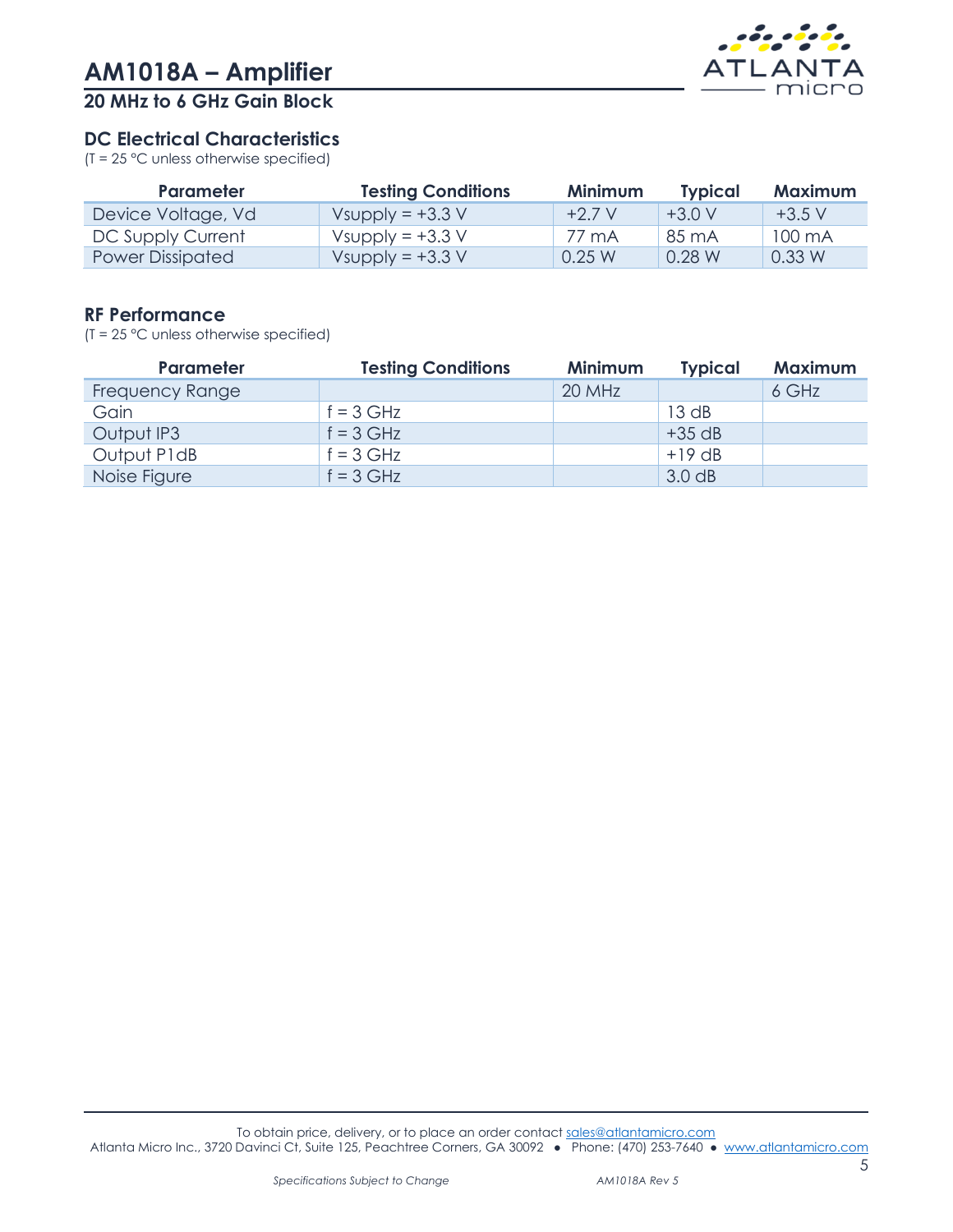

#### <span id="page-5-0"></span>**Typical Performance**

 $(\overline{Vd} = +3.0V, ID=85mA)$ 









To obtain price, delivery, or to place an order contact [sales@atlantamicro.com](mailto:sales@atlantamicro.com) Atlanta Micro Inc., 3720 Davinci Ct, Suite 125, Peachtree Corners, GA 30092 • Phone: (470) 253-7640 • [www.atlantamicro.com](http://www.atlantamicro.com/)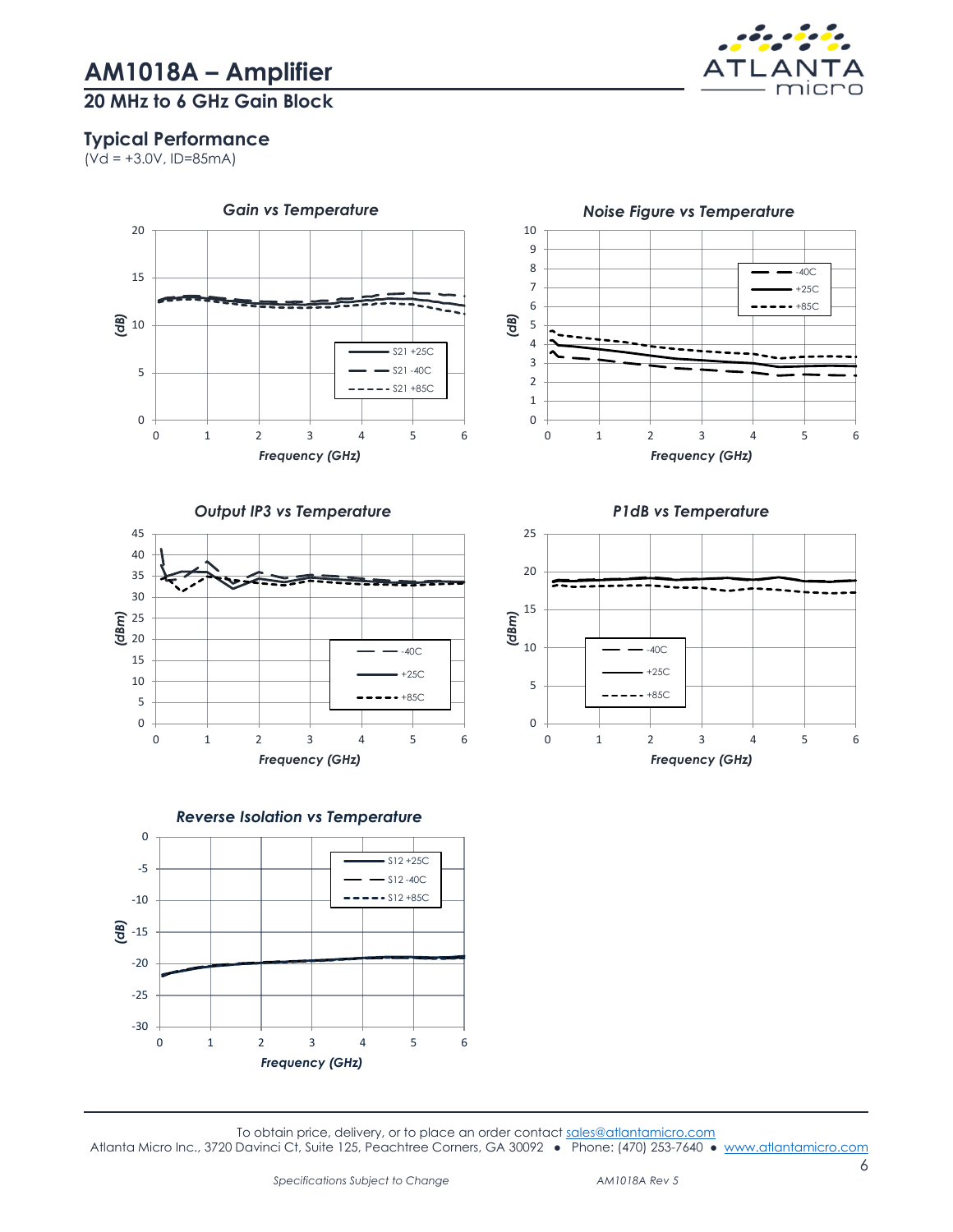### **20 MHz to 6 GHz Gain Block**



 $(Vd = +3.0V, ID=85mA)$ 



To obtain price, delivery, or to place an order contact [sales@atlantamicro.com](mailto:sales@atlantamicro.com) Atlanta Micro Inc., 3720 Davinci Ct, Suite 125, Peachtree Corners, GA 30092 • Phone: (470) 253-7640 • [www.atlantamicro.com](http://www.atlantamicro.com/)

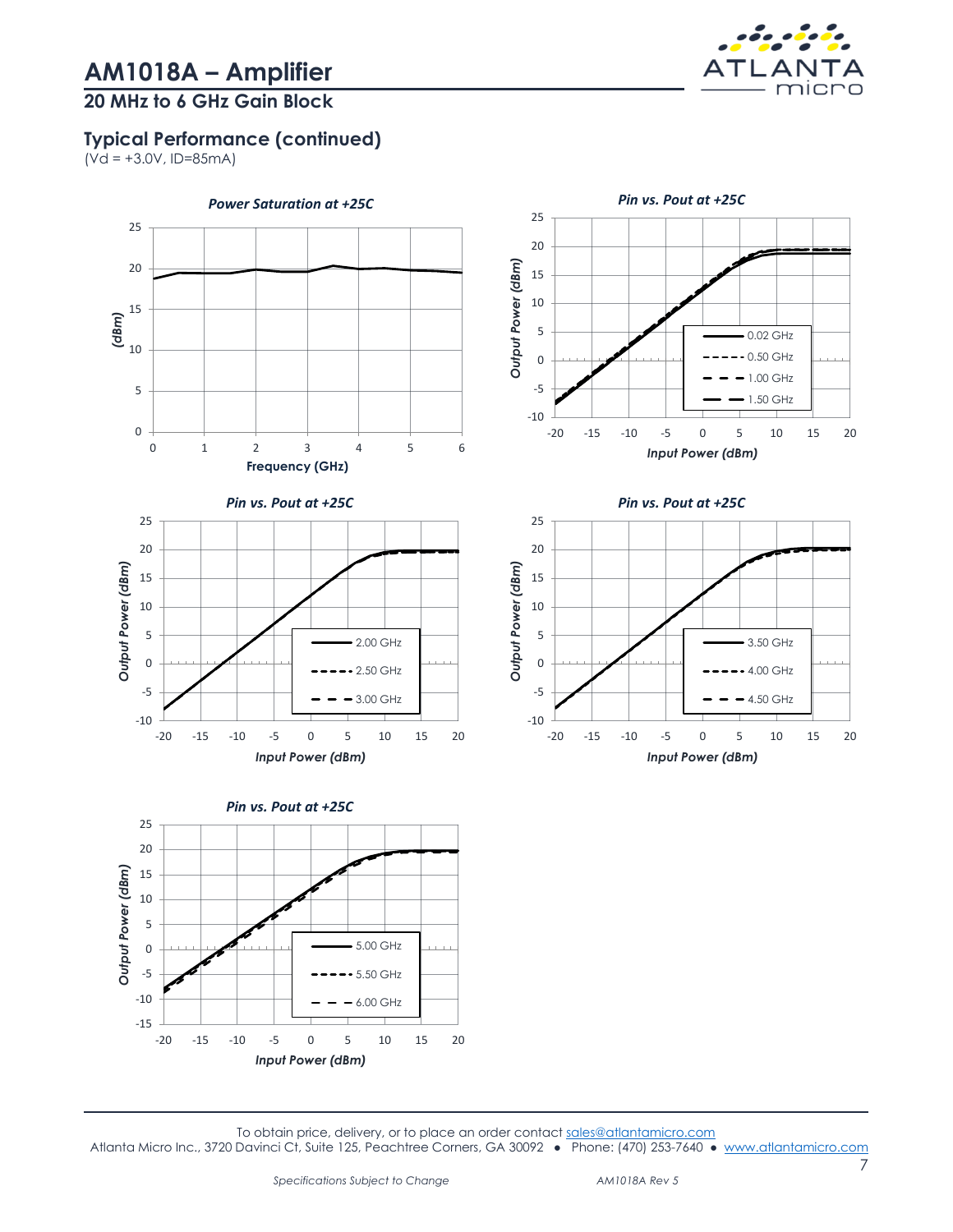

# <span id="page-7-0"></span>**Typical Application**



#### **Recommended Component List (or equivalent):**

| Part   | Value    | Part Number         | Manufacturer  |
|--------|----------|---------------------|---------------|
| Cl, C2 | $0.1$ UF | 0402BB104KW160      | Passives Plus |
|        | 0.1 UE   | GRM155R71C104KA88   | Murata        |
| FB1    | -        | <b>MMZ1005A222E</b> | TDK           |

#### **Notes:**

- 1. NC pins may be grounded or left open.
- 2. DC blocking capacitors should be high performance, low-loss, broadband capacitors for optimum performance.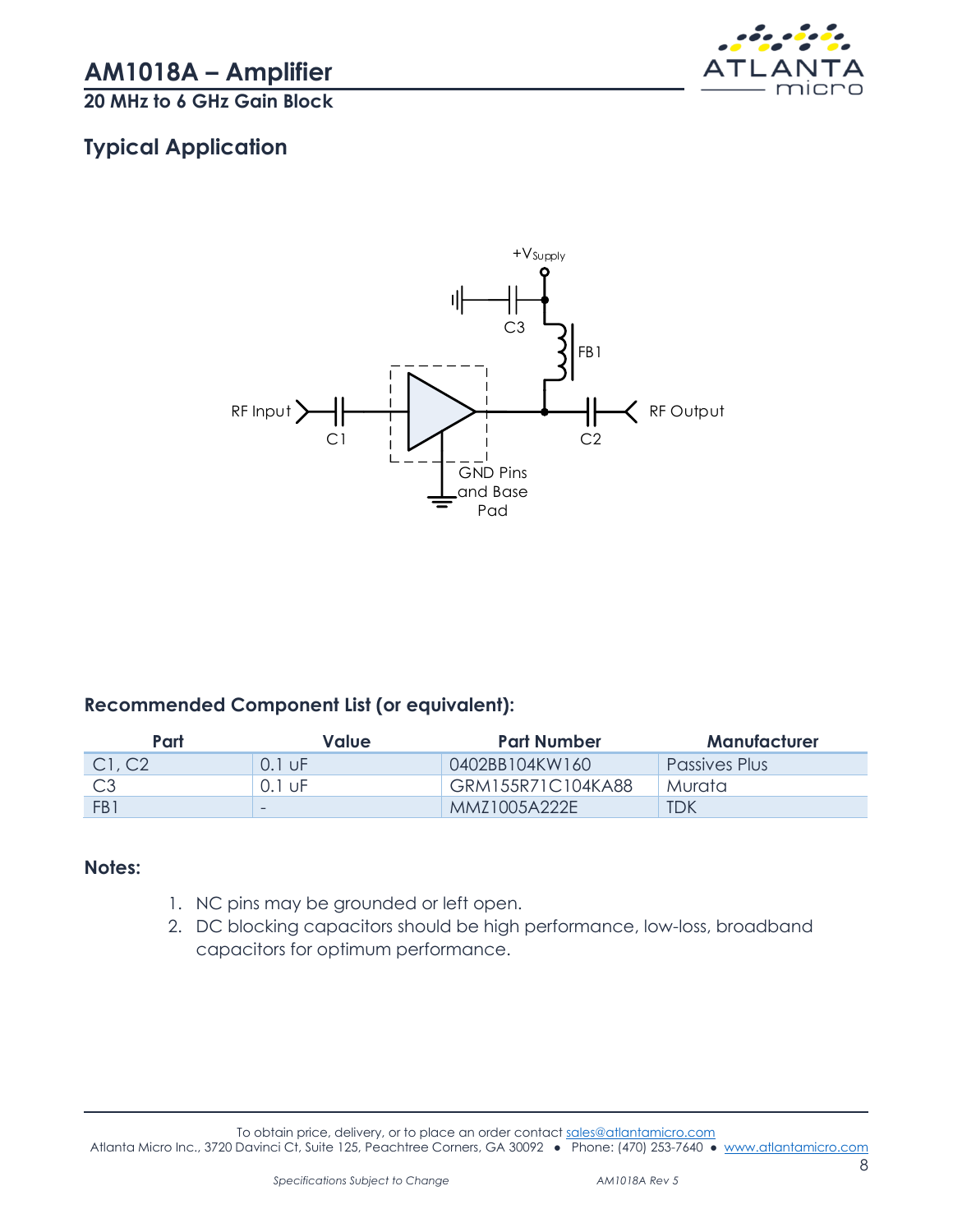



### <span id="page-8-0"></span>**Part Ordering Details**

| <b>Description</b>                                                    | <b>Part Number</b> |
|-----------------------------------------------------------------------|--------------------|
| 3mm 16 Lead QFN                                                       | AM1018A            |
| AM1018A Evaluation Board                                              | AM1018A Eval       |
| AM1018A in 0.95" $\times$ 1.13" $\times$ 0.6" RF-Shielded Module with | $AM1018A-M$        |
| Integrated Bias Tee and Field Replaceable SMA Connectors              |                    |

# <span id="page-8-1"></span>**Related Parts**

| <b>Part Number</b> |           |                 |          | <b>Description</b>           |
|--------------------|-----------|-----------------|----------|------------------------------|
| AM1016B            | 20 MHz    |                 | to 6 GHz | +3.3V Gain Block             |
| AM1018B            | 20 MHz    | to.             | 6 GHz    | +5.0V Gain Block             |
| <b>AM1018C</b>     | 20 MHz    | to.             | 6 GHz    | +5.0V Gain Block             |
| AM1025B            | 20 MHz    |                 | to 3 GHz | +8.0V Gain Block (High P1dB) |
| <b>AM1031C</b>     | 20 MHz    | $\overline{10}$ | 8 GHz    | +3.3V Gain Block             |
| AM1063-1           | DC.       | to.             | 10 GHz   | Gain Block                   |
| AM1064-1           | DC.       |                 | to 8 GHz | Gain Block                   |
| AM1085             | DC.       | to.             | 6 GHz    | +5.0V Gain Block             |
| AM1090             | <b>DC</b> | to.             | 6 GHz    | +5.0V or +8.0V Gain Block    |

# <span id="page-8-2"></span>**Evaluation Board**